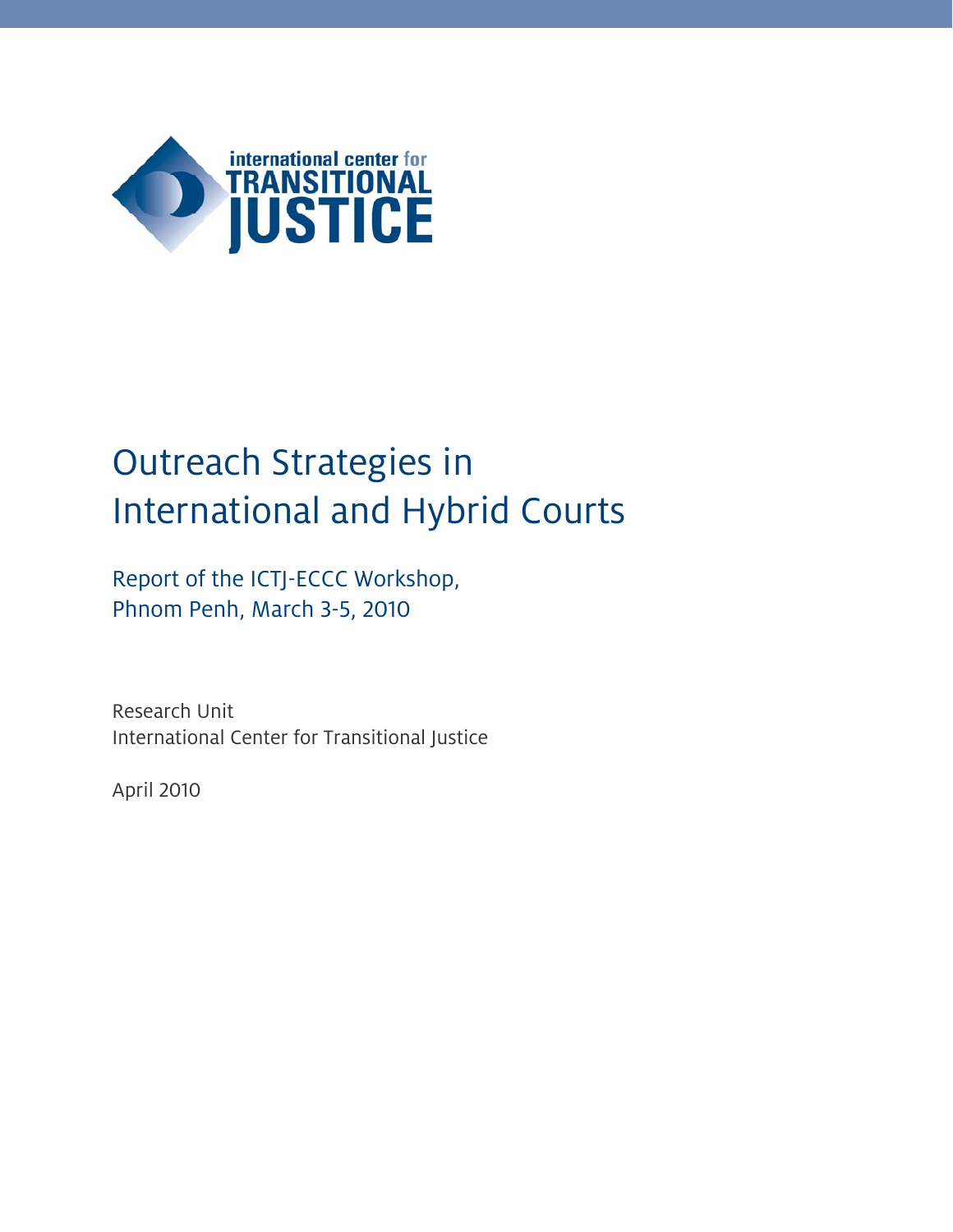#### **Making an Impact: Designing Effective Outreach Programs for Transitional Justice**

In late 2009, the Research Unit of ICTJ began a new project to examine in detail outreach initiatives for prosecutions, truth‐telling, and reparations programs, with the aim of providing practitioners help in designing effective outreach strategies for transitional justice measures. The central aim of the project is to produce tools and usable knowledge in order to make outreach programs more sophisticated and sensitive to the challenges of current transitional justice processes. The project will also seek to reflect further on the general importance of outreach as a component of transitional justice initiatives. The project is managed by Clara Ramírez‐Barat, who is currently a Research Fellow in the Research Unit at ICTJ thanks to the support of the Spanish Ministry of Science and Innovation and the Fulbright Scholarship Program. For more, visit http://www.ictj.org/en/research/projects/research8/index.html

#### **About the Authors**

This report has been compiled by Clara Ramírez‐Barat and Maya Karwande using notes, and recorded audio from the workshop. Additional information has been complemented using the information provided at the workshop by the Public Affairs Section and the Victims Support Section of the ECCC, and an internal ICTJ report on the ECCC outreach program prepared by Mychelle Balthazard. The views expressed in this report do not necessarily reflect those of ICTJ.

#### **Acknowledgements**

The authors wish to thank Allison Corkery, Roger Duthie, Caitlin Reiger, Mychelle Balthazard and Pablo de Greiff for revision and comments on the document. ICTJ would like to thank the International Development Research Center of Canada (IDRC) whose financial contribution made this workshop possible, and the ECCC Public Affairs Section for hosting it.

#### **About ICTJ**

The International Center for Transitional Justice works to redress and prevent the most severe violations of human rights by confronting legacies of mass abuse. ICTJ seeks holistic solutions to promote accountability and create just and peaceful societies. To learn more, visit www.ictj.org.

<sup>©</sup> International Center for Transitional Justice 2010. All rights reserved. No part of this publication may be reproduced, stored in a retrieval system or transmitted in any form or by any means, electronic, mechanical, photocopying, recording or otherwise, without full attribution.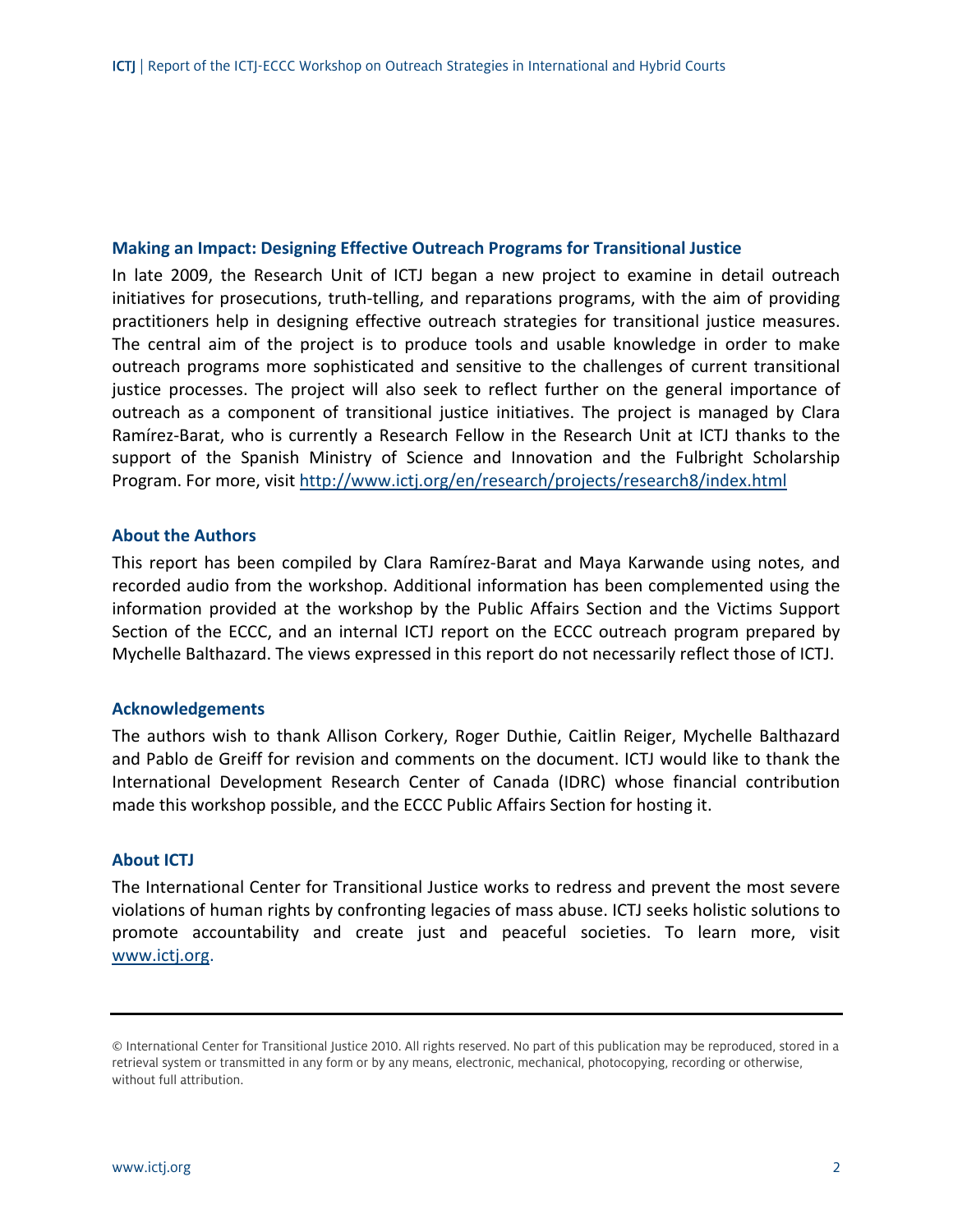# **Introduction**

In collaboration with the Public Affairs Section of the Extraordinary Chambers in the Courts of Cambodia (ECCC), the Research Unit of the International Center for Transitional Justice (ICTJ) organized a three‐day workshop as part of the research project, *Making an Impact: Guidance on Designing Effective Outreach Programs for Transitional Justice.* The overarching objective of this meeting was to create a space for a small but diverse group of experts on outreach to exchange ideas and reflect on the design and implementation of successful outreach programs, with the hope that some of the emerging insights might be of use to the ECCC's current outreach efforts.

The workshop took place at the ECCC from March 3‐5, 2010. The group of around 25 participants brought together: staff from the ECCC, including members of the Public Affairs Section (PAS), the Victims Support Section (VSS), the Office of the Co-Prosecutor (OCP), the Office of the Co‐Investigating Judges (OCIJ), the Defence Support Section (DSS), the Office of the Administration (DOA) and the Witness and Expert Support Unit (WESU); representatives of three local NGOs, the Center for Justice and Reconciliation (CJR), Khmer Institute for Democracy (KID) and Transcultural Psycho‐social Organization (TPO); ICTJ staff and consultants; and three international experts, Wanda Hall, Refik Hodzic and Mohamed Suma, with collective experience working in many countries including Bosnia and Herzegovina, Sierra Leone, Lebanon, Rwanda, Central African Republic and the Democratic Republic of the Congo.

Aiming to facilitate mutual learning among participants, while providing a coherent framework for the discussion, the workshop was composed of four types of activities: five presentations, two working group discussions, two working group follow up discussion sessions, and two general discussion sessions. In order to cover a broad and structured set of issues important for outreach—to be considered from a comparative perspective, but also to contribute to the current outreach efforts of the ECCC—these topics were selected according to three criteria: country cases that provide opportunities for comparative learning; general thematic discussions on selected topics; and discussion groups on both lessons learned and ways forward.

This document presents a non‐exhaustive summary of some of the topics discussed at the workshop with the ECCC. It first provides a general overview of the ECCC functions and outreach activities. Thereafter, it highlights the main themes that were raised in the presentations and discussion sessions. When referring to the ECCC, the information here compiled, reflecting the scope and the date in which the workshop was conducted, refers primarily and foremost to the outreach efforts currently carried out by the Court. Accordingly outreach activities conducted by NGOs are beyond the scope of this report. $<sup>1</sup>$ </sup>

 $<sup>1</sup>$  ICTJ organized an additional workshop in collaboration with the Cambodian Human Rights Action Committee</sup> (CHRAC) in the afternoon of, March 2010, which gathered a broader group of Cambodia based NGOs conducting outreach activities around the Court. Although that workshop is not covered here, the discussions held at that meeting have also informed the analysis and conclusions of this report.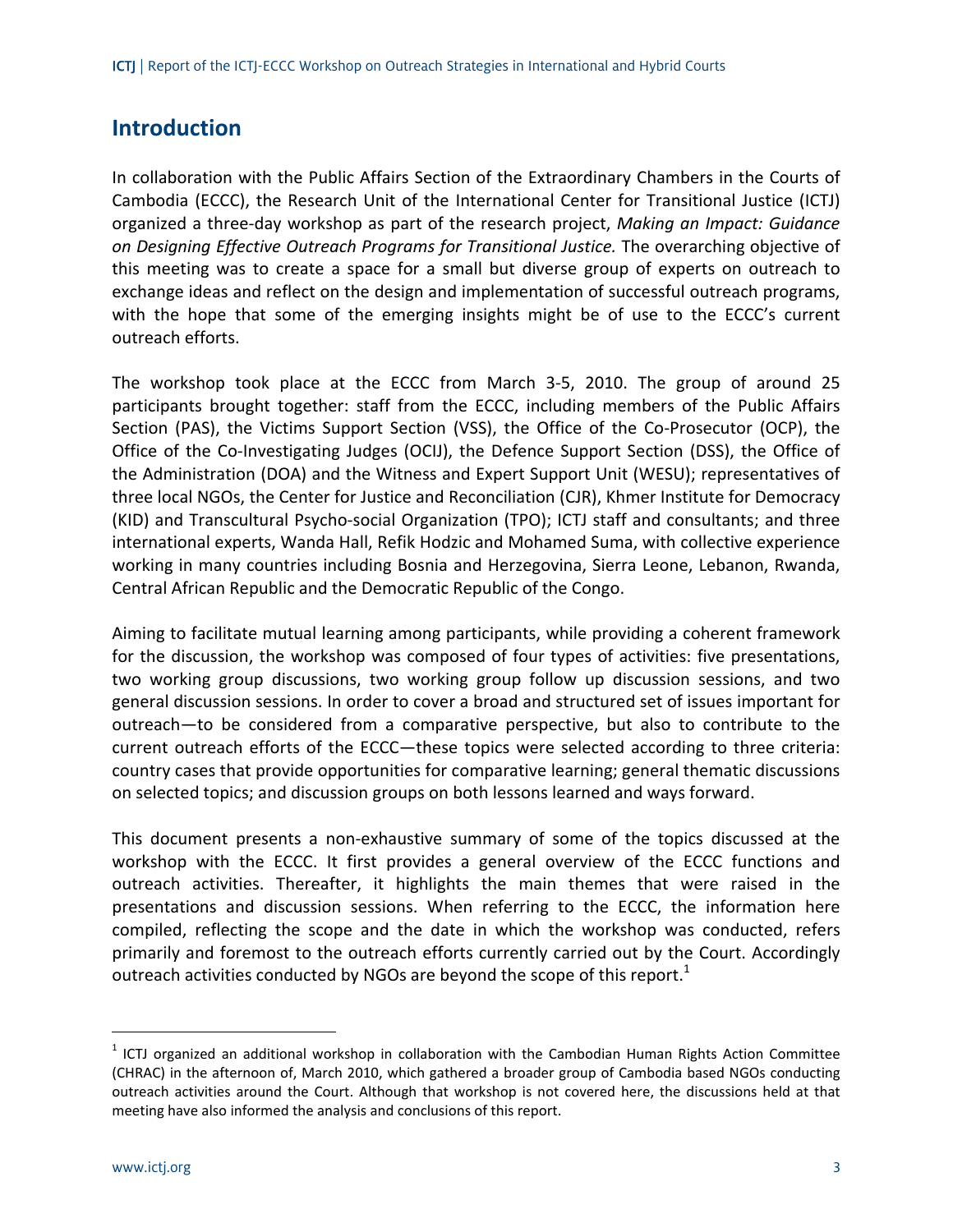# **1. Background**

After several years of difficult negotiations between the UN and the government of Cambodia, the agreement to establish the ECCC was finally adopted in May 2003 to "bring[ing] to trial senior leaders of Democratic Kampuchea and those who were most responsible for the crimes and serious violations of Cambodian penal law, international humanitarian law and custom, and international conventions recognized by Cambodia, that were committed during the period from April 17, 1975 to January 6, 1979."<sup>2</sup> Among the International or Hybrid Criminal Tribunals, the ECCC has, so far, involved the longest lapse of time between the atrocities committed and the start of prosecutions.

The ECCC officially started its work in February 2006.<sup>3</sup> Four years after its inception only two cases have been confirmed. The trial in Case 001, for which Kaing Guek Eav (alias Duch) faced charges related to his position as Secretary of the S‐21 prison, started on February 17, 2009. The case is now awaiting a verdict. In Case 002, the four alleged most senior remaining leaders of the Khmer Rouge regime have been indicted for serious international crimes (including genocide). Nuon Chea, Ieng Thirith, Ieng Sary and Khieu Samphan were detained in 2007, and the trial is not expected to commence before early 2011. While two further potential cases are awaiting judicial investigation, the Court is at this moment in a period of limited visible activity, pending the verdict of the Duch trial and the commencement of Case 002.

Operating as a hybrid tribunal within the Courts of Cambodia, the ECCC—or Khmer Rouge Tribunal (as it is popularly known)—is split administratively and financially between two different sides, one Cambodian and one international. It has both national and international staff in all its different offices or sections, and draws its mandate from legislation that takes into account both the international and Cambodian national legal systems. The Court does not have a Registrar or President, and is divided between the Chambers and Judicial Offices (including the Office of the Co‐Prosecutor and the Office of the Co‐Investigating Judges), and the Office of Administration. The Office of Administration in turn is divided between the Director of the Office of Administration (under which is the Public Affairs Section) and two administratively related, although independent units: the Defence Support Section and the Victims Support Section (formerly known as the Victims Unit).

Rooted in the French based Cambodian legal system, one of the most innovative features of the court is that victims of the crimes can participate in the proceedings in two different ways: "they can submit *complaints* to the Co‐Prosecutor, who takes the interests of the victims into account when considering whether to initiate an investigation or a prosecution. Victims may

-

 $2$  The Draft Agreement Between the United Nations and the Royal Government of Cambodia concerning the Prosecution under Cambodian Law of Crimes Committed During the Period of Democratic Kampuchea was approved by the General Assembly on May 13, 2003 UN Doc. A/RES/57/228B, p. 2. It was signed on June 6, 2003.

<sup>&</sup>lt;sup>3</sup> The ECCC was established in February 2006 when the Director and Deputy Director of the Administration commenced their work. The judicial work of the ECCC began in July 2006 with the swearing of the judicial officials (see http://www.eccc.gov.kh/english/news.view.aspx?doc\_id=20).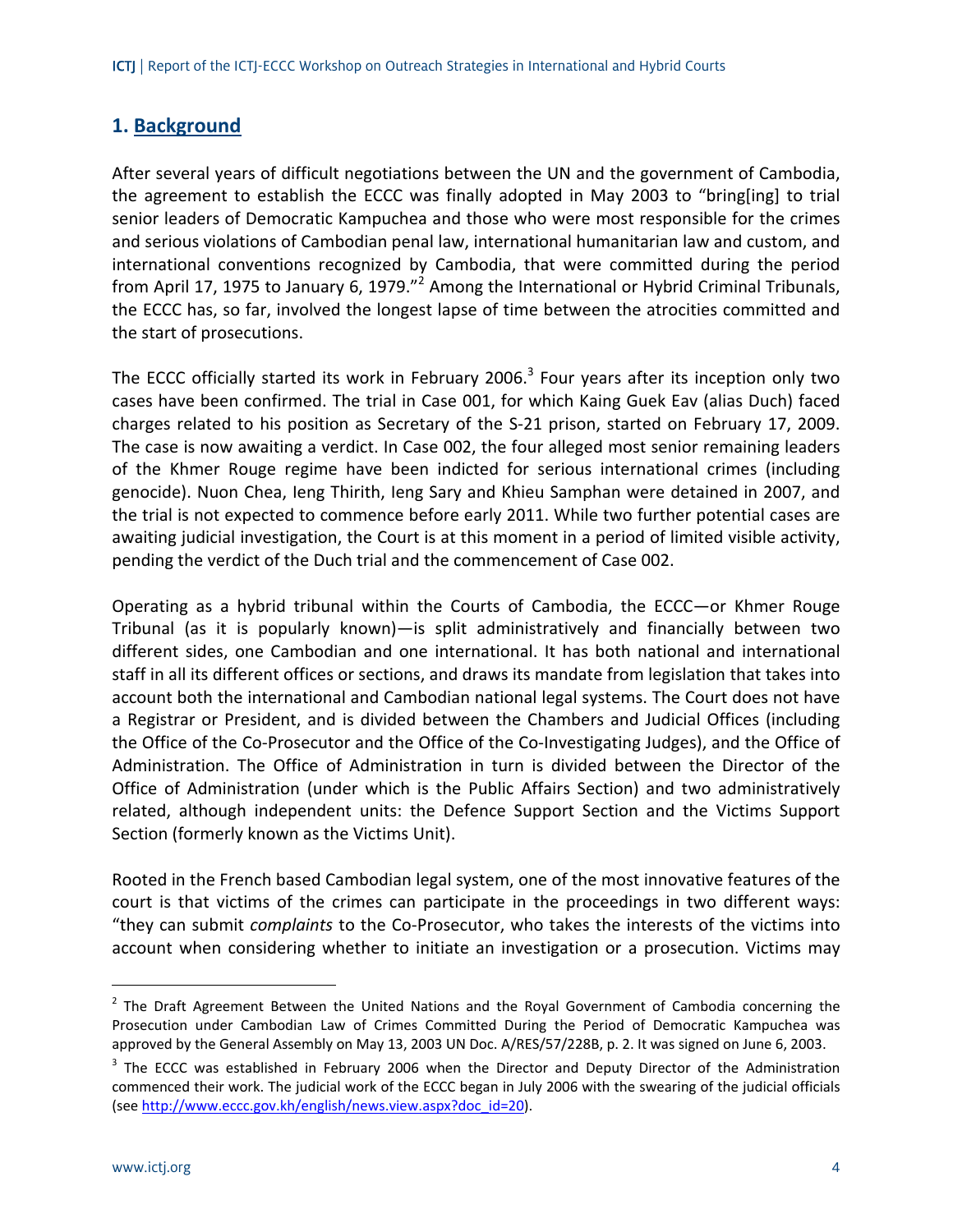also participate as *civil parties*. In this capacity, they are recognized as parties to the proceedings and are allowed to claim collective and moral reparations."<sup>4</sup>

Taking into account the role that victim participation has in the Internal Rules of the ECCC, there are two different units that deal with outreach activities: the Public Affairs Section (PAS) and the Victims Support Section (VSS). PAS, which has conducted the bulk of the Court's outreach activities, is in charge of providing information regarding the ECCC to the public at large.<sup>5</sup> VSS, in turn, provides information and support to victims and especially civil parties.<sup>6</sup>

This separation has also contributed to a broad differentiation of audiences in terms of outreach, which to date has mainly been limited to what has within the court been called the *macro* and *micro* approaches. The former, conducted by PAS, has the broader public as its core audience (including media, diplomatic corps and donors). The second, the so‐called *micro* approach, refers to the role of VSS to provide a more specific one‐to‐one support to complainants and civil parties, relating to the status of their file, legal information and rights, and so on. Additionally, VSS has to fulfill another set of tasks relating to victims' participation in the trials (processing applications, support of legal representatives, non-legal measures,<sup>7</sup> and so on) and so, as it was explained at the workshop, faces the daunting task of having to deal with such issues as security, confidentiality and psychological stress while fulfilling its mandate.

Several issues have been challenging for the Court in terms of outreach. For example, the fact that the tribunal has two sides, one national and one international has created some confusion in the past. Also, the Court has faced public challenges to its legitimacy in the wake of "suspicions of governmental interference in the judicial process and allegations of corruption".  $8$ Finally, and due mainly to budgetary constraints, the ECCC has strongly relied on NGOs to conduct outreach activities to the date. Around 15 different NGOs have been directly involved in outreach activities in connection with the court since its inception, implementing a wide range of programs and contributing significantly to reaching out to rural communities. Although independent, these NGOs work in varying degrees of collaboration with the court, especially in relation to the work developed by the VSS to assist victims. This cooperation, it is acknowledged, will be even more important in the future.

 $4 \text{ http://www.eccc.gov.kh/english/victims}$  unit.aspx, visited on March 25<sup>th</sup> 2010, emphasis added.

 $5$  ECCC: Internal Rules, Rev 5, 9<sup>th</sup> February 2010, p. 10. PAS conducts also media relations and public information.

 $6$  Following the Internal Rules (see n. 5), VSS has, among other tasks, the obligation to "provide general information to victims, specially, civil parties", and "in consultation with the Civil Party Lead Co-Lawyers and the Public Affairs Section, where appropriate, undertake outreach activities related to victims, especially Civil Parties" (p. 13). VSS is thus tasked with ensuring that "the role of the unit and the rights of victims are explained in outreach events through Cambodia" (http://www.eccc.gov.kh/english/victims\_unit.aspx, visited on March 25<sup>th</sup> 2010).

 $<sup>7</sup>$  Since February 2010 the VSS "Shall be entrusted with the development and implementation of programs and</sup> measures other than of a legal nature addressing the broader interests of victims. Such Program may, where appropriate, be developed and implemented in collaboration with governmental and non‐ governmental entities external to the ECCC".<sup>7</sup> ECCC: Internal Rules, Rev 5, 9<sup>th</sup> February 2010, p. 14.

<sup>&</sup>lt;sup>8</sup> Report of the Secretary‐General on the Khmer Rouge trials, UN Doc. A/62/304, 27 August 2007, p. 4.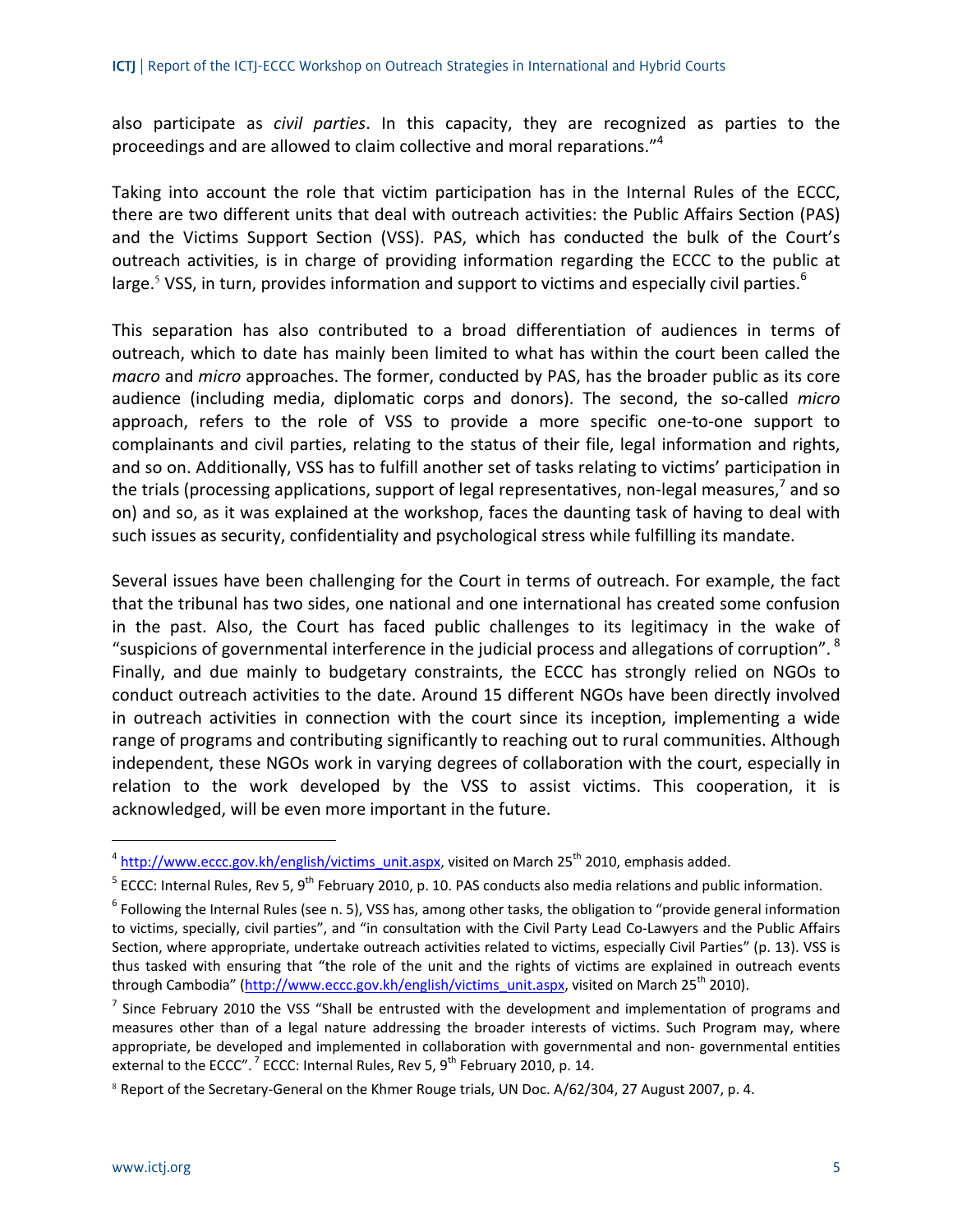# **2. Current Challenges for Outreach at the ECCC**

The ECCC is at a unique moment for outreach. With a new budget for 2010 that provides a substantial increase in resources, PAS has an opportunity to sustaining the momentum created from the Duch trial through to Case 002. Furthermore, the break in trial activity provides PAS, VSS, and the institution as a whole an opportunity to develop a unified message and plan for outreach. As PAS works to plan activities and devise a strategy, it is faced with many challenges, including:

- Sustaining public interest during the coming months of minimal trial activity and demonstrating that the court is "still working."
- Giving visibility to the work of the judicial offices while maintaining confidentiality.
- Maximizing human resources.
- Producing public information tools in a timely manner.
- Coordinating between PAS and VSS and between the ECCC and NGOs.
- Preparing for the verdict of Case 001.

VSS has identified as its current main challenges:

- Sustaining one-to-one relationships with larger numbers of victims in Case 002. $9$
- Dealing with financial uncertainty.
- Meeting other non-outreach responsibilities: processing applications, support of legal representatives, and new "non‐legal measures."

Other challenges that were identified during the workshop include:

- Balancing the portrayal of the defense and prosecution in the public arena: Many people in Cambodia often ask, "If everyone knows they are guilty, why do you need to have a trial?" To further explain the need for defense is difficult. Some efforts have been undertaken with the Office of the Co‐Investigating Judges and Defence Support Section.
- Preparing for Case 002: In many ways Duch's trial was unique because of the level of remorse he demonstrated and the specific personality of the defendant, which created public interest in the trial. Case 002 will be more complex and antagonistic. Unlike Duch's trial in which, and as a result of his admission of many of the charges, the defense strategy was not confrontational, in Case 002 four different legal teams will be actively contesting the prosecution's case. PAS has an opportunity over the next few months to prepare outreach material and begin preparing the public for the trial, as well as preparatory work with the Office of the Co‐Prosecutors and the DSS/defense teams regarding how to explain legal technicalities that are likely to arise during the trial and which may be difficult for the public to understand.

 $9$  While in Case 001, there were a total of 94 applicants; for Case 002, the number has reached 3,982.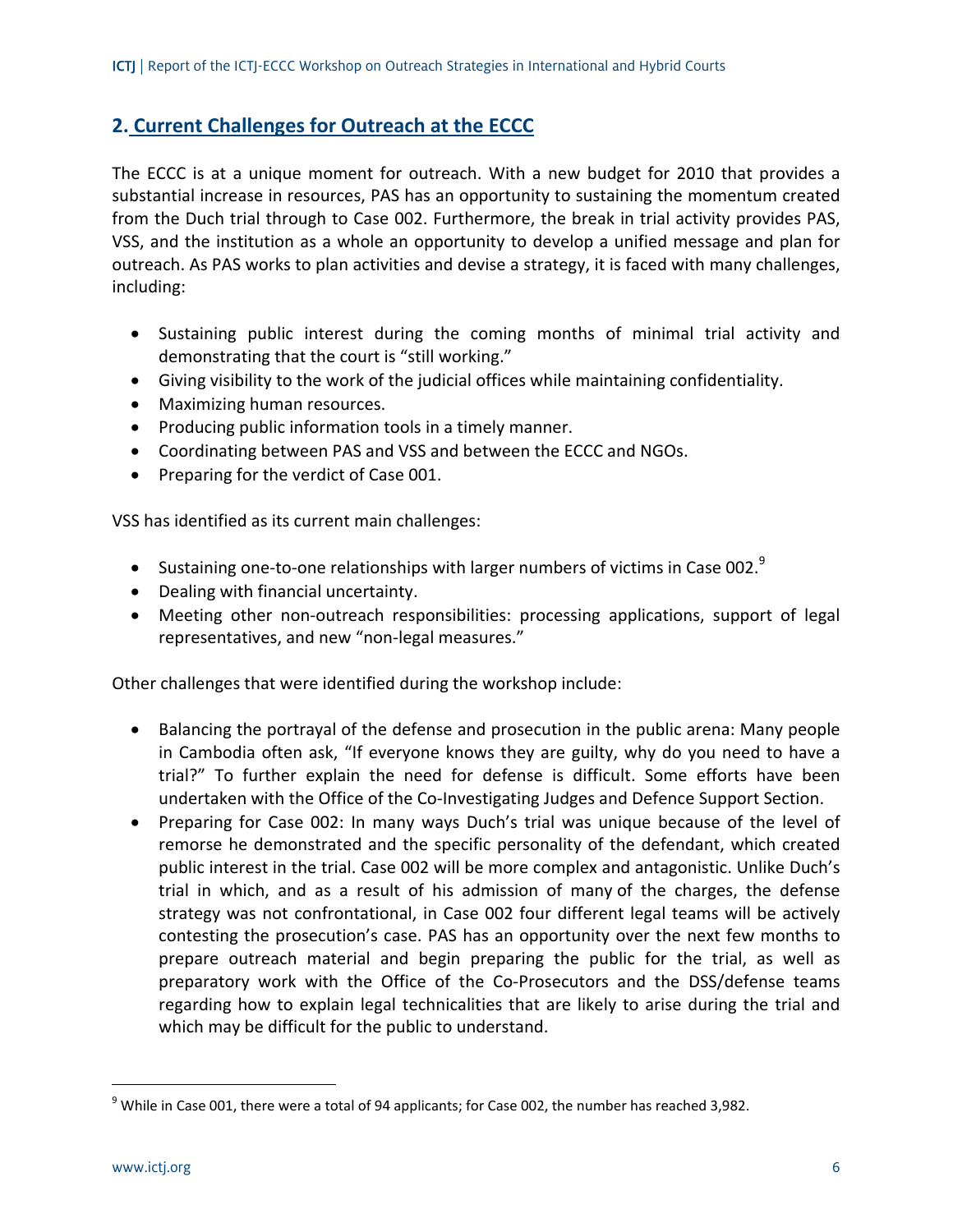• Managing victims' participation and expectations: Opportunities for victim participation tend to raise expectations about the nature of that participation and the results it might lead to, both in terms of affecting the judicial process and specially the possibility of receiving reparations. Bringing victims into this process is important, not only in terms of justice considerations, but also because it increases possibilities of engagement and success. In doing so, however, it is important to facilitate a realistic discussion about options available and the realities of the decision making process.

# **3. Themes Discussed**

## **A. Definition of Outreach**

At present a widely agreed upon definition of outreach does not exist. Indeed, a recurring topic of discussion at the workshop was what the term means and how it should be defined. Several different definitions of outreach emerged.

At the ECCC outreach activities are divided between the mandates of PAS and VSS. The mission of the former, acting as the court's external face, is to provide information on the activities of the court to the general public and build confidence in the judicial process. The latter has a more specific focus on outreach to civil party applicants and complainants. While the objectives of PAS include raising awareness of the ECCC among the general population, in order to win support and encourage participation in court proceedings, VSS works more specifically on a one‐to‐one basis with victims, especially civil party applicants and complainants, to explain and guide them through the judicial process.

Wanda Hall, of Interactive Radio for Justice, identified four levels of outreach for international tribunals, in pursuit of which a wide range of activities may be undertaken:

- 1) The court is presented in a positive way and its priorities are well understood by target communities (populations targeted by the investigations, the general public in country, donor countries and the UN).
- 2) The court provides sufficient information to priority groups so that they cooperate with the court as needed. These include witnesses and victims, media, donor organizations or governments. In the case of witnesses and victims, outreach should work to empower them to be able to actively participate in the court.
- 3) The presence of the court strengthens national and regional courts.
- 4) The presence of the court strengthens civil society and public consciousness about the law and civil rights.

In practice, many international courts define outreach as the objectives under public information (level 1). A more expansive definition of outreach (levels 2‐4) requires consistent and interactive dialogue between the court and the public—dialogue that goes beyond a mere unidirectional transfer of information and that assures the public that the court is responsive to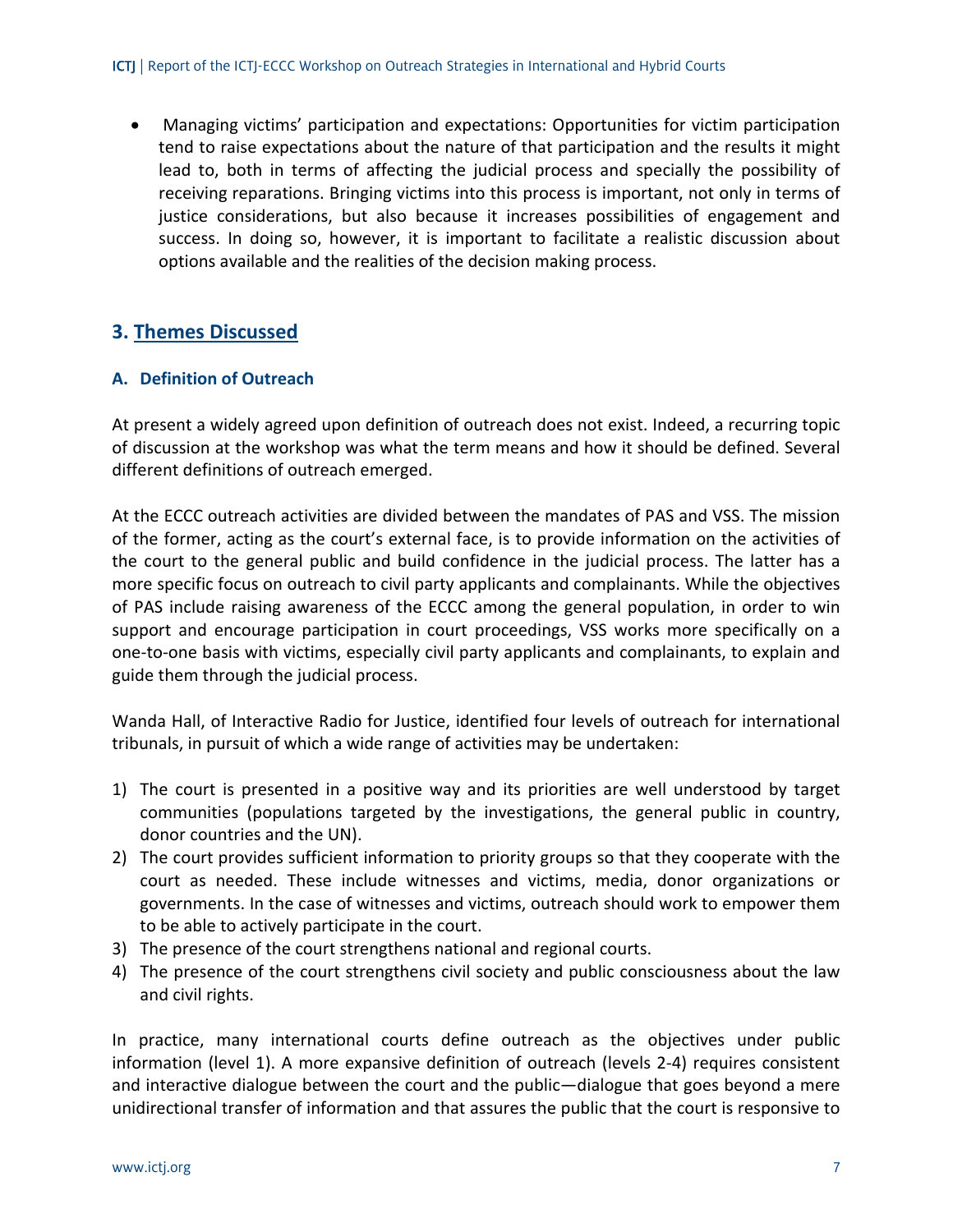people's real concerns and questions. Hall stressed that for her project it is important for all questions to be answered from the highest relevant level of the institution in order to promote an open an inclusive dialogue. Furthermore, every segment of the population (victims, perpetrators, youth, minority groups, and so on) should be included. Understood this way, outreach can be thought of as a *relationship* between the court and the people (its constituency) that, while difficult as all relationships are, should be based on an honest dialogue and mutual respect.

As Refik Hodzic highlighted, outreach is an integral part of a court's mission. This mission, while different in each context, cannot be achieved if the people do not understand the court's work, or feel it is irrelevant for them, or do not think the court carries out its work on their behalf. A court has to be accountable to the people and understand the impact of its work on them (in terms of legacy, capacity building, and so on). With the understanding that people have a stake in ensuring that a court achieves its goals, outreach should work to contribute to developing a sense of *public ownership* of the process.

Outreach in these terms becomes an integral element of the court's work. As one participant said, outreach is present in every action of the court, including how victims are treated and how the court responds to people's concerns. Accordingly, it is necessary for the highest officials to show leadership and set outreach as a priority for every level of the court's actions.

## **B. Approach to Outreach**

#### *Designing an Strategy*

Drafting a strategic plan is fundamental in organizing and implementing outreach activities. A *strategic plan*, which includes clear goals and a corresponding action plan, should be differentiated from a policy document, which is a more general guiding document about the mandate of the institution.

Refik Hodzic highlighted several key areas that should be included in such a plan:

- Analysis of the context in terms of key audiences and messages of the institution.
- Design of multiple messages that reflect and clearly respond to the concerns of the population, differentiating among audiences.
- Establishment of short‐, medium‐ and long‐term attainable and realistic goals (both institutional goals and priorities of different sections of the court) that take into account different audiences and ways to reach them.
- Design, accordingly, of a comprehensive *action plan* for what should happen in the short‐, medium- and long-term; determination of the methods to achieve these goals.
- Establishment of an institutional framework: who is doing what and with which support.
- Inclusion as early as possible of considerations on legacy.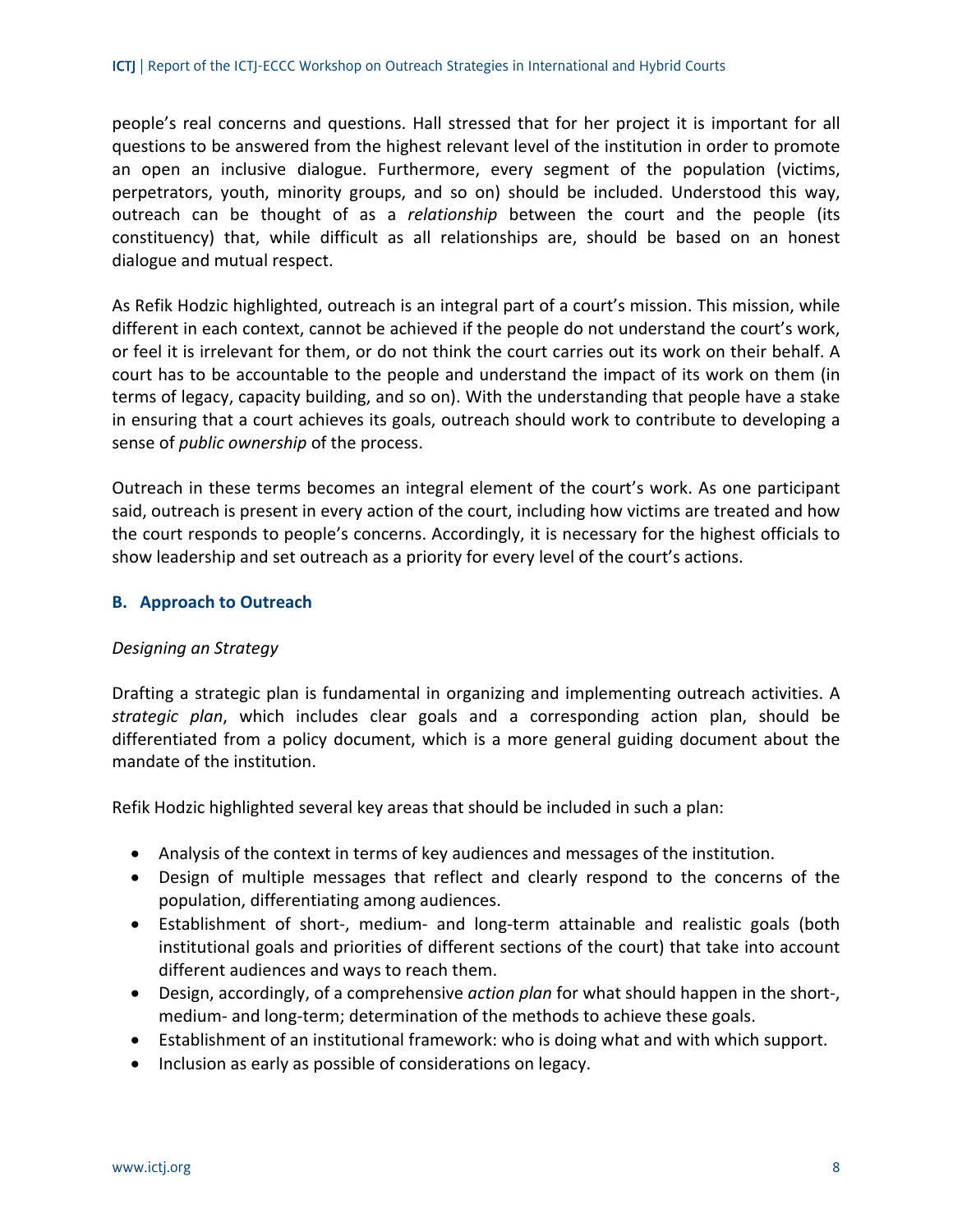• Inclusion of a monitoring and evaluation process, to identify challenges and adapt to changing needs and circumstances.

A strategic document is important in several ways: first, as a guiding document it helps build a proactive approach (identifying audiences, priorities, messages, resources, and so on); second, it creates a core document that can be followed in a coherent and reliable manner by different persons and at different points in time in the life of the institution; third, in differentiating duties and assigning tasks within the institution it helps coordinate efforts; finally, it can also be useful in terms of planning future activities and fundraising.

Additionally, a good strategic plan should be transparent, public and flexible. In order to enhance collaboration with external partners and share lessons learned, it is useful to publicly identify the aims and objectives of the institution in terms of outreach. Likewise, it is important to allow for changing conditions and periodic review of the work, so that it can be adapted according to new circumstances.

## *Institutional Commitment*

Although a strategic plan is important, institutional commitment will be crucial to the actual implementation of outreach activities. Support from the upper echelons of the institution is fundamental to guarantee that collaboration among units does not only depend on the good will of individuals. A strategy is an institutionally integrated policy in terms of common and shared goals, which in turn vests people with responsibility for assigned tasks.

For the ECCC, it is important that the strategic plan not be limited to efforts by the public affairs and outreach or victims sections, and to include all sections of the institution in different degrees and ways. It is recommended that principals from each section of the institution be involved in the creation of the strategy, after which they should continue to act as outreach liaisons or appoint individuals from their sections to continue to work with public affairs.

## **C. Outreach Activities**

Designing and conducting outreach activities requires financial support, a commitment from outreach staff and flexibility. Given the shortage of resources, there are strong incentives to work creatively to design activities that maximize efforts and materials (by creating products that can be later reused, for example). When planning activities it is also important to think about different audiences. Methods to reach them should be interesting and engaging and conducted in a participatory and interactive manner so as to avoid monotony.

At the ECCC, PAS has focused its outreach efforts in the past year on facilitating public access to the Duch trial through different activities such as organizing public visits, live video feeds, assisting in production of weekly TV shows, uploading transcripts of the daily proceedings on the ECCC website, and holding weekly press briefings. Notably, PAS facilitated an impressive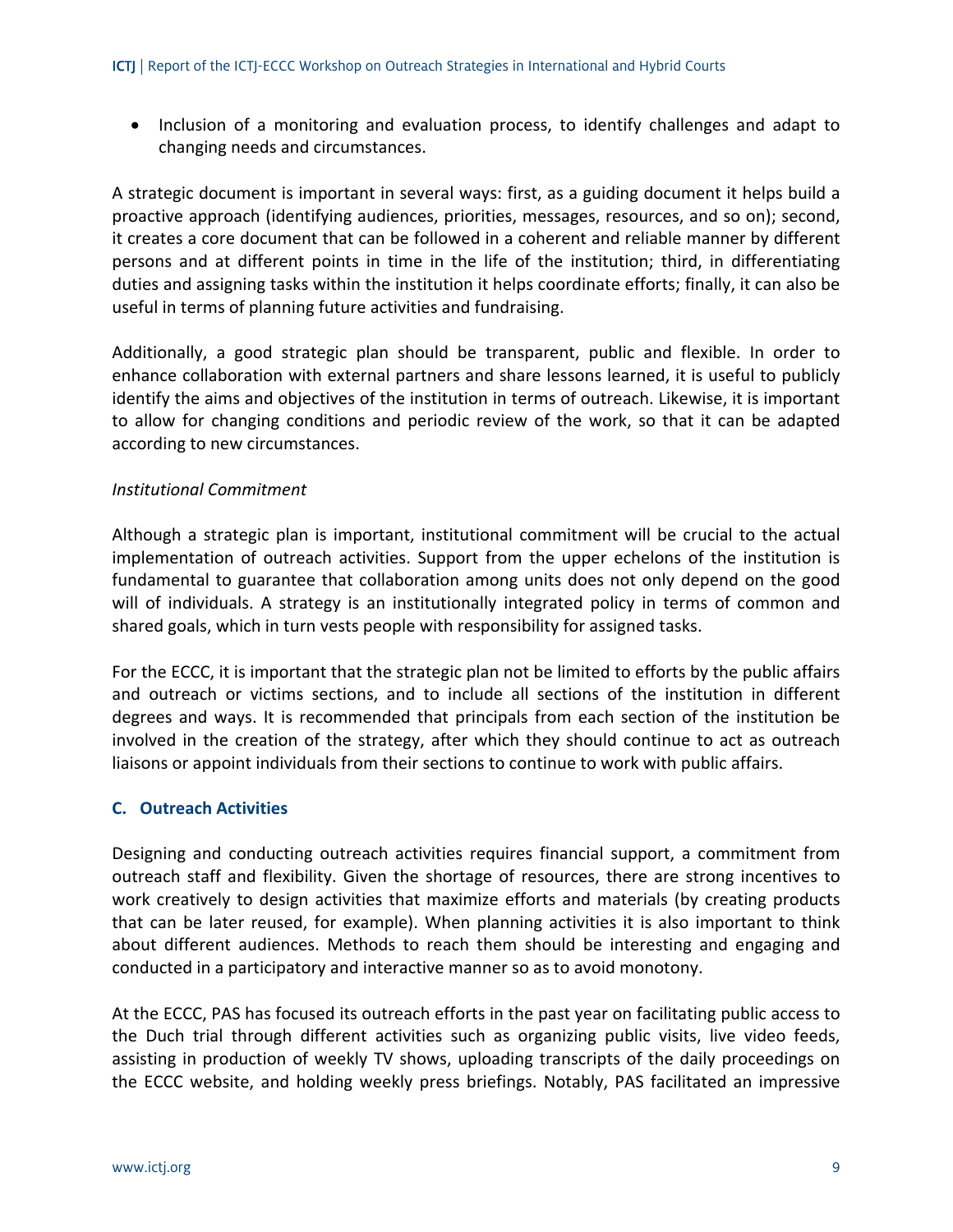total of 31,349 individuals to attend the trial; an average of 407 people each day of the trial.<sup>10</sup> Innovatively, PAS has used several social networking tools such as *Facebook* and *Twitter*, and has created a *Flickr* page, from which people can access free, up-to-date images from the court.

Now that the Duch trial is over, PAS is focusing on raising awareness about the benefits of public participation in the judicial process and on promoting public support for the progress in the court. PAS organizes "Khmer Rouge Trial Study Tours," which bring villagers to the Tuol Sleng Museum in the morning and then to the court in the afternoon, where there is a presentation and opportunity for questions. Other activities have included the production of a documentary on public participation in the Duch trial and the screening of two additional documentaries produced by the Bophana Centre and TPO. PAS is developing an "ECCC briefing" for schools, for which it is seeking endorsement from the Ministry of Education.

In addition to facilitating visits to the court, PAS makes trips to the provinces, visits schools, and participates in public forums, often organized by NGOs. At all events PAS distributes booklets in Khmer, as well as posters, t‐shirts and stickers.

At the workshop, experts shared their experiences with different outreach activities in various countries, such as town‐hall meetings, journalist trainings, radio programs, and film screenings. Interactive Radio for Justice, for example, gathers questions about justice from members of the community. These are then answered by relevant authorities and pieced together to produce a show for broadcast. The potential of this type of activity for the ECCC was discussed, as a way to offer variety to the current call‐in style of Q&A programming used by some radio programs on the ECCC.

## **D. Working with Civil Society**

Civil society organizations and other external actors often conduct outreach activities independent of the official outreach program of a court. In some instances, such as Sierra Leone, strong civil society exists from the beginning of the transitional justice process. In Sierra Leone, civil society groups organized themselves into the Special Court Working Group, which maintained a secretariat in Freetown to coordinate activities by organizations around the country. This regionalized organization was fundamental in a country whose infrastructure was destroyed after the war. As Mohamed Suma highlighted, this mobilization was key to further transitional justice developments. Civil society groups worked on outreach, monitoring and reparations. In particular, they promoted and facilitated the inclusion of victims in the process.

Given their shared objectives and the fact that they generally operate in the context of scarce resources, it is important that courts explore possibilities for coordination with civil society organizations (and other external actors) in order to maximize resources and prevent

-

 $10$  Out of 31,349 people that attended the trial proceedings, 27,709 were public visitors—for which PAS also provided transportation—while the remaining number were journalists. This in turn implies that the average number of people attending the trials per day was 360.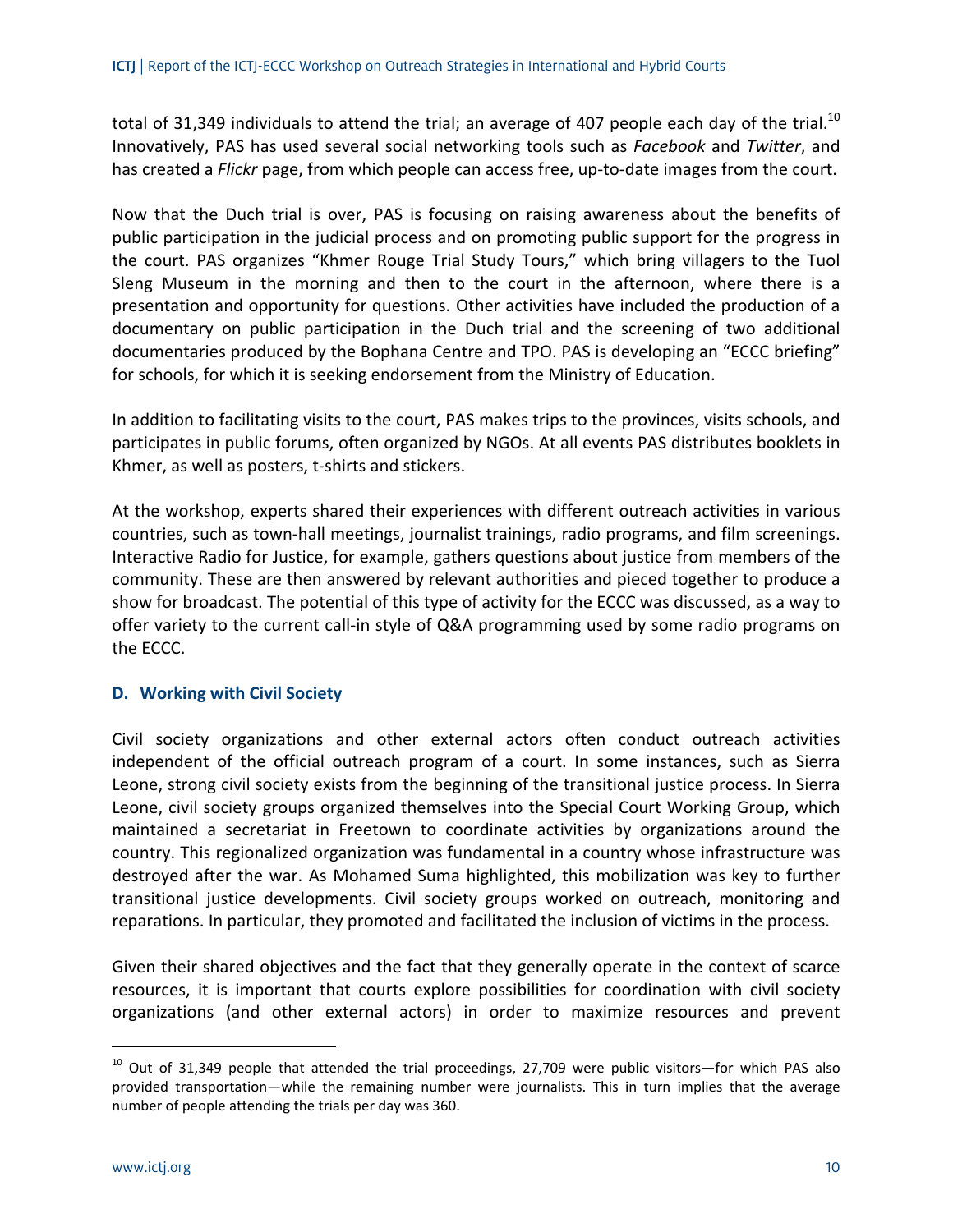duplication of efforts. Civil society organizations are uniquely placed to conduct outreach activities. Because they usually have local networks they are able to reach a broader number of people. Also they have an ongoing local presence and have usually spent substantial time working with communities to develop relationships of trust (whereas a court usually builds this presence intermittently). Finally, as independent groups, NGOs have more space for creativity, and accordingly they are able to take risks in planning outreach activities that courts cannot.

However, collaboration with civil society organizations should also be carefully evaluated. NGOs, as independent institutions, have their own goals and mandates and their own resource constraints, which are not always easy to coordinate. Independent NGOs also play an important oversight role for the court. So while generally supporting the institution, they also have to make a critical assessment of its work, inevitably leading to tensions. Finally, it is important to bear in mind that there are certain tasks that cannot be left to civil society groups alone. In many instances, for example, the people want to hear directly from the court. Issues of confidentially and security when reaching specific audiences, are also very important in this respect.

Taking into account both the opportunities and the challenges, while at the same time recognizing the need to work with civil society to maximize efforts and avoid duplication, it is important for courts to develop methods of coordination and collaboration around common goals. Cooperation is often similarly crucial for the civil society organizations, which need information and resources from the court. This relationship should be based on coordination rather than dependency, although a leading role from the court is important.

In the past, the hybrid courts in Bosnia and Sierra Leone have developed methods of coordination with civil society. At the Special Court for Sierra Leone, the "Special Court Interaction Forum" was established as a regular monthly meeting between the court and civil society. Court principals would have open meetings with members of civil society to receive feedback and answer questions.

At the War Crimes Chamber (WCC) in Bosnia, a "Court Support Network" was developed as a way to disseminate information and receive feedback from civil society. An NGO from each of the five geographic regions of Bosnia was chosen to act as a central point of dissemination to local groups. These organizations were given money for the first six months of the program, and then left to find independent funding. The organizations were the primary partners of the WCC, were given training and had access to the court. As central points of contact, they disseminated information based on community interests, operated a phone-line for information on testifying, and provided witness support. In the end, lack of funding and shifting priorities of the WCC, among other factors, inhibited the ability of this network to reach its full potential.

At the ECCC, civil society groups have been conducting extensive outreach efforts for the past several years. However coordination between NGOs and the court has been somewhat limited. Out of necessity, the closest cooperation and coordination has been between VSS and NGOs. For example, NGOs were responsible for facilitating 84% of the victim information forms for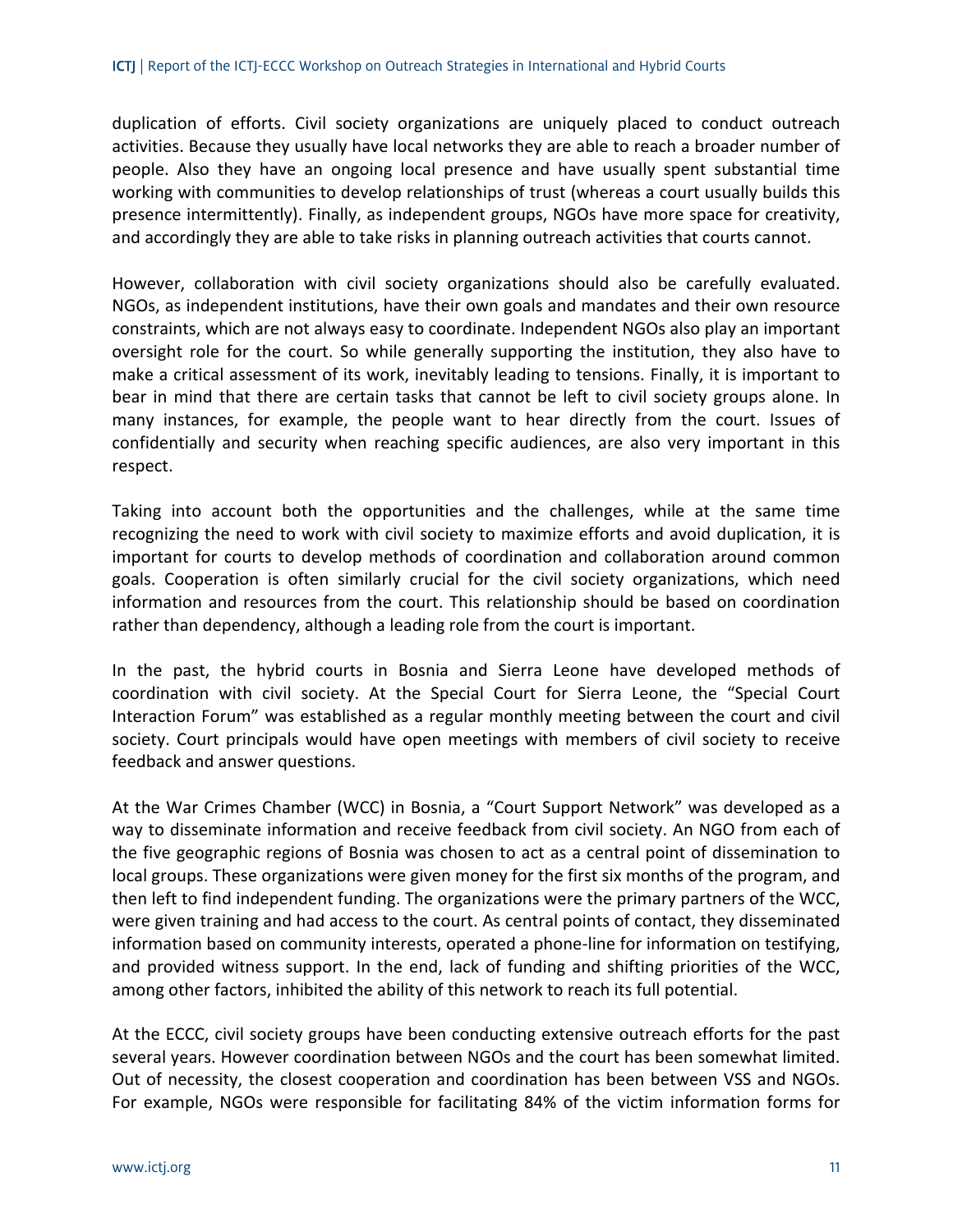complaints and civil parties collected as of the time of this writing. Likewise, NGOs did the follow up with most civil parties in Case 001, and organized a network of civil parties representatives in Case 002. Regular meetings organized by NGOs have taken place between PAS and NGOs, but they are usually focused more on reporting than planning. Lack of coordination has resulted in problems with the development of messages about the court. NGOs often produce their own messages, because of a lack of consistent leadership from the court, specifically around issues of civil party applicants and protective measures. As a result there is a risk that understandings of victims' participation differ in the community, sometimes creating expectations that cannot be met.

#### **E. Working with Media**

International courts are often difficult for local journalists to report on and access. For example, the Special Court for Sierra Leone had a small pressroom that was not very supportive for journalists. Special efforts can be taken to assist in reporting on issues at the court and using existing resources. In Sierra Leone, training in the use of resources—for example the www.charlestaylor.org website—has been very useful. However, journalist training is not something that makes sense in every situation. In the Former Yugoslavia, the ICTY invested in intensive efforts to facilitate coverage by local journalists. A group of journalists was housed in The Hague, allowing a constant presence in the courtroom, but coverage of the ICTY often remained intensely biased and political. It was only once the political situation changed that the media coverage changed. In this example, the political agenda of the media could not be altered. This presents the court with the dilemmas of how to respond to the media and whether it is worthwhile responding to everything. In some situations, it may be better to have court officials writing articles and putting their perspectives out into the media as an independent source of information, rather than as a response.

Media work at the ECCC is carried out by PAS, which monitors media coverage of the court on a daily basis, issues press releases, gives interviews and organizes press conferences (weekly during hearings). Additionally it also produces briefings of the procedures, circulates court materials, and facilitates interviews with court officials. The court provides adequate facilities for the press, with a media room with live feeds during the trial and another room with computers and Internet access. In Cambodia, reporting on the court is very positive overall, although sometimes there are factual mistakes. For example, there is often confusion between co‐prosecutor and co‐investigating judges, or misquotes, and PAS responds to these. In addition to reporting, the live feed of the trials is very important. The Cambodian public wants to see the trial as it is happening.

## **F. Outreach and Victim Participation**

Victim participation, beyond their role as witnesses and in providing evidence, is a new development for international courts. It presents substantial outreach issues in regard to making information available to the population about the opportunity to participate and the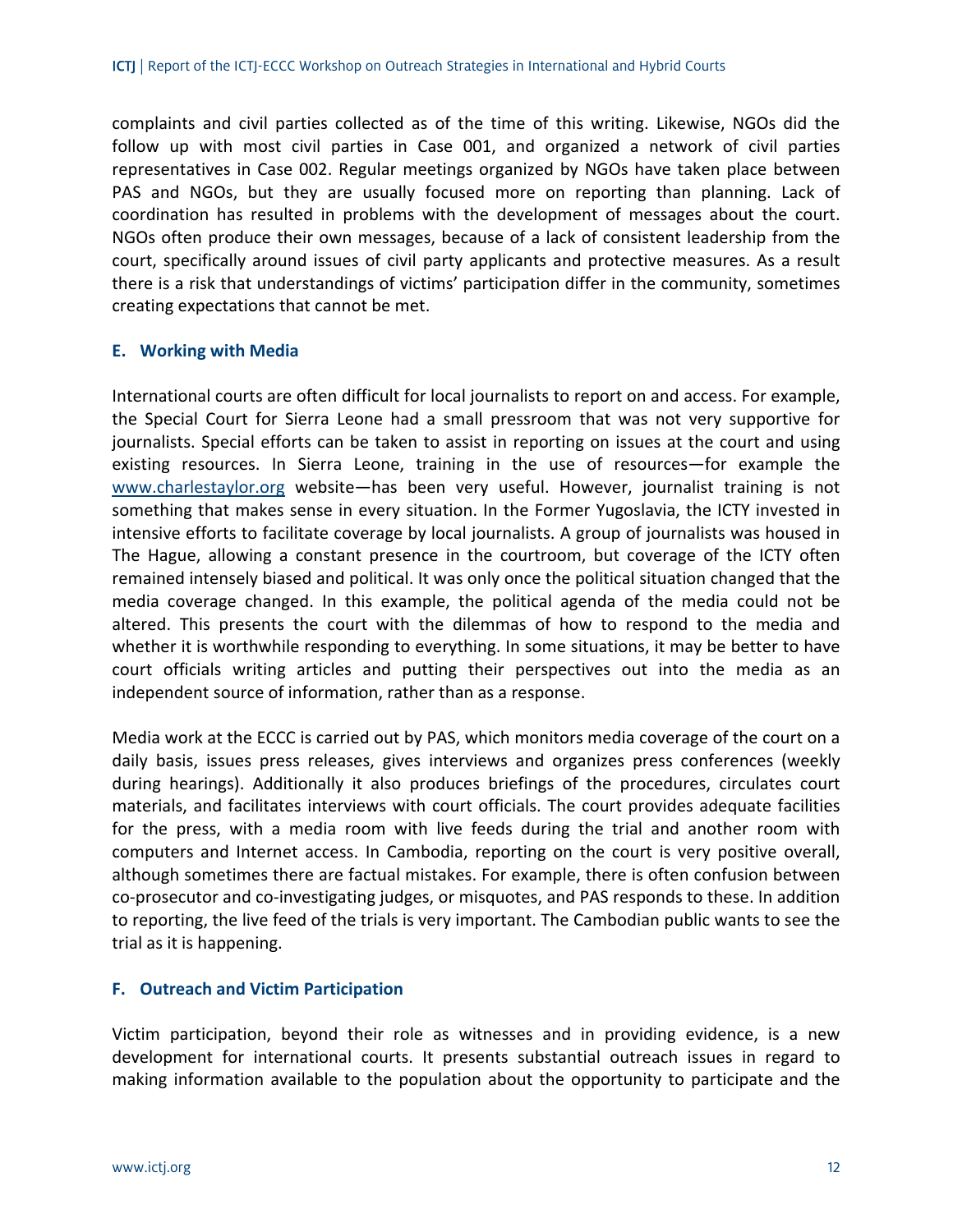method of participation; providing resources to victims to facilitate their participation; and supporting victims through the process, including those whose applications are rejected.

At the ECCC, victims are able to file a Victim Information Form to apply either as complainant with the Co-Prosecutors or as Civil Party with the Co-investigating Judges. All complaints are put on the case file and considered by the Co‐Prosecutors. As Civil Party, victims are recognized parties in the proceedings and can claim moral or collective reparations, which "shall be awarded against, and borne of convicted persons".  $^{11}$  VSS is responsible for collecting and processing Victims Information Forms.

Taking into account the broader scope of Case 002 and the increased awareness about the work of the Court, there has been a substantial increment in the number of civil party applicants (CPAs). For Case 001, there were a total of 94 applicants; while for Case 002, the number has reached 3,982 as of March 2010. The number of CPAs puts resource strains on every aspect of the court's work and presents difficult challenges for VSS. Many applications provide insufficient information, and VSS staff must often personally travel to visit the applicants and collect the missing information.

VSS has so far focused specifically on CPAs and complainants. For example, VSS has held "Civil Party Forums" for applicants to understand what civil party lawyers are, to meet potential legal representatives, and to ask more questions about the process. Other outreach efforts have included TV and radio spots on the scope of the investigation and deadlines for applications, screening the documentary "Long-awaited Day" on victim participation, and an updated brochure and website. VSS has also prioritized assistance to applicants to attend hearings or visit the ECCC if possible. Moving forward, VSS has proposed CPA regional forums, provincial or district meetings, mobile teams to travel to communes, villages and homes, and film screenings.

## *Dealing with Rejection*

Not all victims' statements and applications filed are admitted as testimony or used in court. In the Former Yugoslavia, thousands of people were interviewed, but many did not know what eventually happened to their statements. Some victims felt like they had failed in some way, and were "not good enough" to be called to testify. In this way the experience of applying for participation can be further traumatizing. Acknowledging that victim testimony is fundamental for the working of the court, it is very important to keep the people who participate in the process informed, thanking them for their contribution and providing feedback on the process.

With the increase in CPAs for Case 002, VSS anticipates there will be a corresponding increase in the number of applicants that are rejected as civil parties. Efforts are being made from the

 $<sup>11</sup>ECCC$  Internal Rules: Rule 23, 12 (see note 5). However, it remains unclear whether funds will be recoverable in</sup> the event of a conviction. Each of the accused persons has been declared indigent and under the Law that established the ECCC, property confiscated from a convicted person is returned to the state (A39, ECCC Law).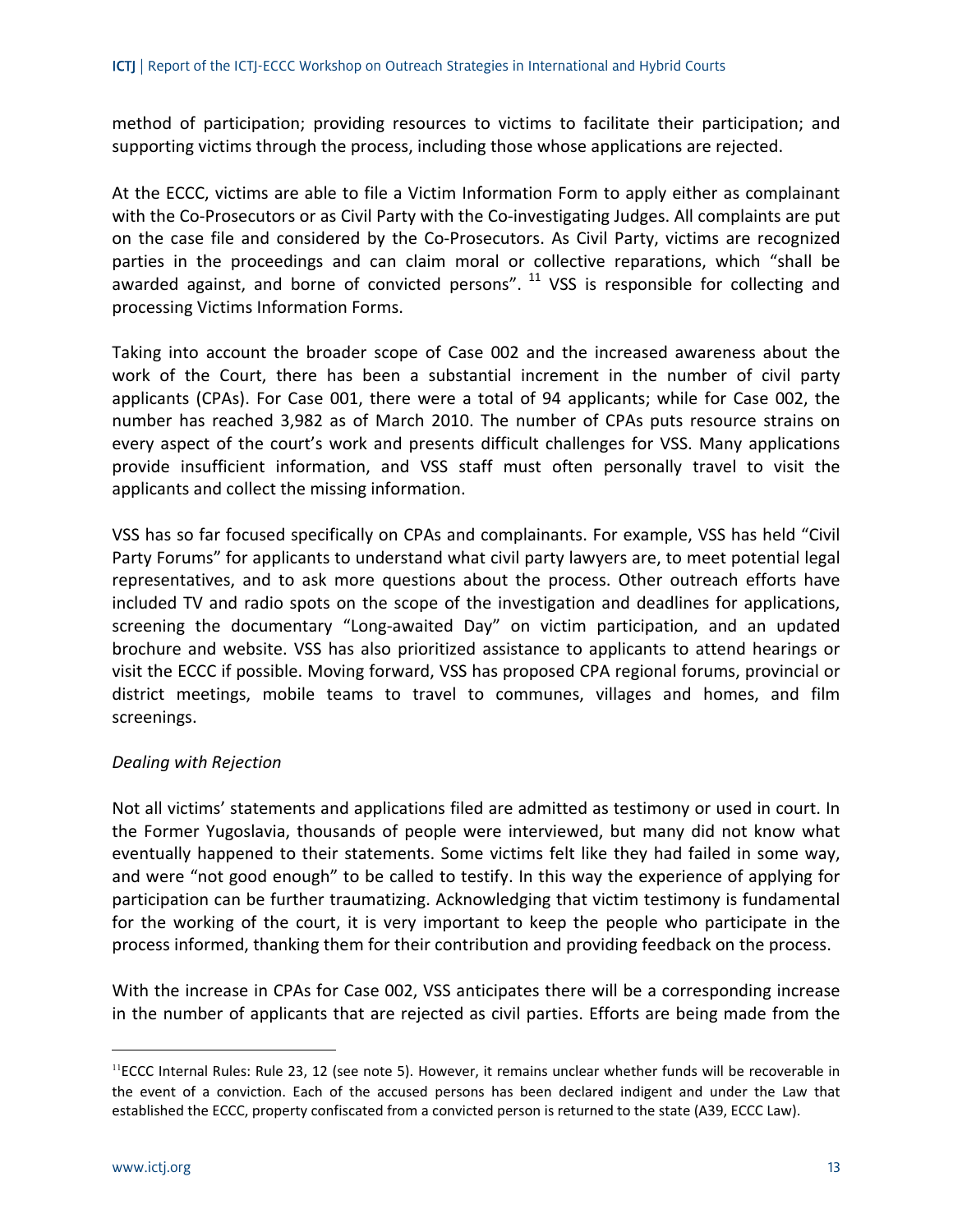Office of the Co-Investigating Judges to be cognizant of the impact of rejection, and measures are being taken to lessen the blow. For example, a part of the Victims Information Form was recently reworded to reduce confusion over what status victims were given after filling out the form. Wording was changed to make it clear that although not all applicants will be accepted as CPAs, all will be complainants and their statements will be considered by the Co‐Prosecutors. Hopefully, the change in wording will help mitigate unrealistic expectations and corresponding disappointment.

In addition, the letter from the Co-Investigating Judges that informs the applicant of the decision aims to be more than a perfunctory statement of acceptance or denial of the civil party application. It explains to the victim that the statement the victim provided in the form will be kept as a complaint and thanks them for filling out the form. There is anecdotal evidence that the letter has been well received and has left a positive impression on victims.

## *New Mandate for VSS: Non‐legal Measures.*<sup>12</sup>

In addition to the increasing workload of processing CPA's applications for Case 002, VSS has a new mandate for non‐legal measures to support victims. At this time, it is undecided what activities will be conducted under the new mandate, and part of the agenda of the workshop was to facilitate discussion on ideas and possibilities for coordination with PAS in this respect.

It will be important to develop a consultation process with victims to understand what they want. Opportunities to collect ideas from victims that were discussed included: when they call in on the VSS helpline; $^{13}$  on the Victim Information Form; and at forums for civil parties. So far the majority of responses collected from victims when asked about collective reparations have suggested measures such as houses, roads and schools. However, and as it was pointed out, given that in Cambodia the notion of reparations is usually understood in individual financial terms, examples such as pagodas, schools and the like are often put forward to illustrate the type of collective measures that might be considered. These examples may influence answers from victims, so an alternative way of collecting ideas may be needed.

A consultation process may also come with the risk of creating expectations that might not be fulfilled—especially in regard to funding, which will be completely dependent on external sources. Taking this into account, it will be important for the court to be honest during any consultation process, acknowledging it ultimately may not be able to implement all the ideas collected.

 $12$  It is important to recall here the difference between the new non-legal measures included in the VSS mandate (which can target all victims and are independent of concrete procedures at the court) and the collective reparations (only to be granted to Civil Parties). While the information here compiled might be also relevant for the reparations, the discussion in the workshop focused exclusively in the non-legal measures. (See note 7).

 $13$  VSS set up a 24-hour phone line, where victims from around the country could call, seek support and ask questions.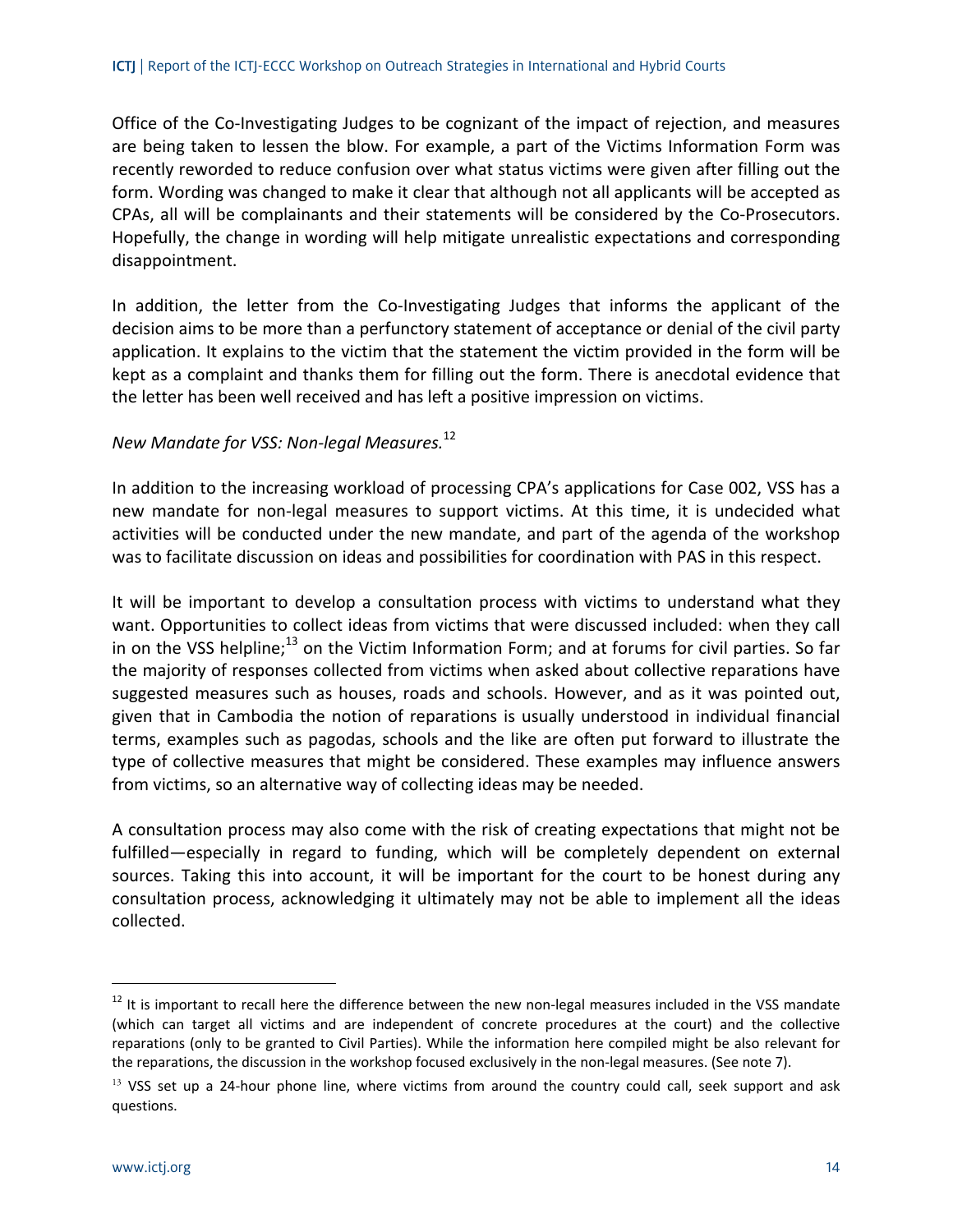Currently, VSS is exploring the implementation of one non‐legal form of support: the Victims Register. The Victims Register is based on a Buddhist tradition of recording the dead called the Golden Book of Memory. Another initiative could involve collaborating with the Transcultural Psycho-social Organization (TPO), a local NGO who is implementing Testimony Therapy with groups of victims. It is possible that with its new mandate, VSS may be able to collaborate with TPO to reach more victims. Another possible avenue for collaboration with TPO could be around training for psychosocial support.

## **4. Way Forward**

Almost 30 years after the fall of the Khmer Rouge regime, the ECCC has come into being something that most Cambodians did not believe would ever happen. During the Duch trial, more than 27,709 Cambodians came to the court. At this point, surveys show that a great majority of the Cambodian population are not only aware of the trials, but also believe they are rendering justice in Cambodia.<sup>14</sup>

Increased awareness of the process, however, also impacts the context in which ECCC outreach programming operates. On the one hand its work load has increased (as the increased number of CPAs shows). On the other hand as awareness rises, more sophisticated (quality rather than quantity) information is needed. This shifts the objectives of the work done by PAS and VSS in order to meet the questions that people have. Therefore it is very important not only to identify and address misunderstandings and possible confusion, but to make sure that expectations are realistically managed (especially in relation to such issues as the court's mandated timeframe, the fact that only senior leaders and the most responsible will be prosecuted, the possibility of receiving reparations, and so on).

The ECCC is now entering a period of limited trial activity. PAS and VSS have the opportunity to step back and devote time to reflecting on past challenges and learning from them before moving forward. Moreover, the forthcoming verdict in the Duch trial and the Closing Order of Case 002, expected in September, present opportunities for engaging in new outreach planning and ideas. The new mandate for non-legal measures also opens the door to considering new ways of conducting outreach—especially exploring options for greater collaboration, both between PAS and VSS, and among the court's outreach system and Cambodian civil society groups.

Both PAS and VSS are in a very good position to make the most of this opportunity. First, they can benefit from their past experiences and achievements. Second, they have already indentified specific new objectives: to keep momentum ("the KRT is not over"); to maintain public access to the court; and to improve public awareness of the court's work and progress, especially among rural Cambodians and youth. Third, they have planned new activities,

<sup>&</sup>lt;sup>14</sup>International Republican Institute: Survey on Cambodian Public Opinion, July 31-August 26, 2009.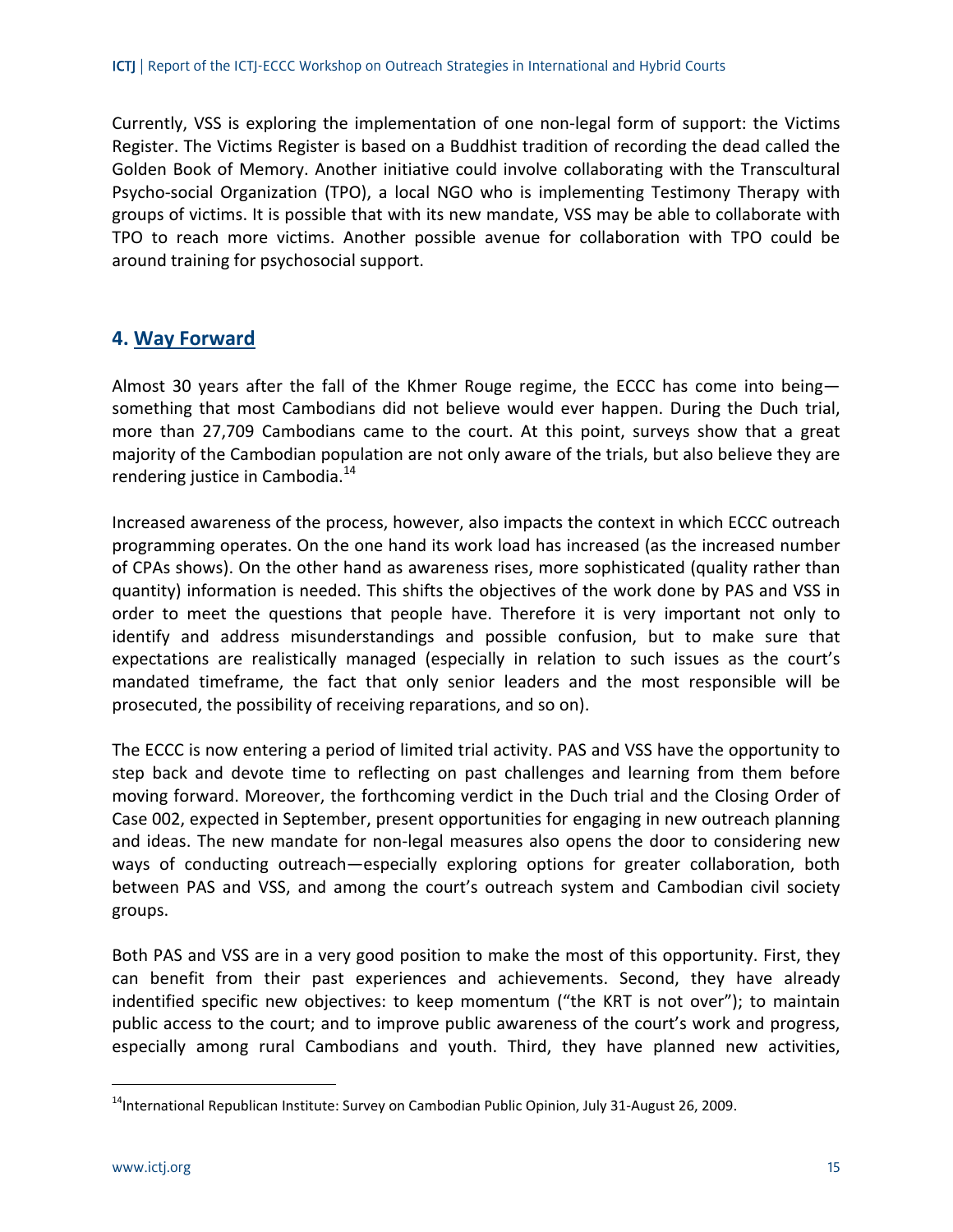including producing material about the court, organizing monthly field missions, organizing and participating in public forums, arranging schools visits, supervising the production of ECCC weekly TV shows, producing TV/radio spots and short documentary films, producing a monthly newsletter in Khmer, revising the ECCC booklets and producing leaflets, and producing a one‐ off publication on the Duch trial.

To complement these ideas, and respond to the challenges and opportunities identified by the ECCC at the workshop, the following issues raised in the discussion could prove helpful:

- 1) Designing a strategy. A precise strategy document for outreach with clear short‐, medium‐ and long‐term goals is fundamental for guiding future actions and strengthening coordination among internal and external actors.
- 2) Internal cooperation and coordination. So far, coordination between VSS and PAS has focused on outreach to inform victims of the opportunity to apply to the proceedings and facilitating visits of interested parties. Given the new context and challenges, especially the new mandate on non‐legal measures, it is important to explore ways to improve coordination between PAS and VSS in order to maximize results. Likewise, although court officials from other sections of the ECCC have participated in outreach in the past, strengthening this type of collaboration can help promote a more inclusive dialogue and build a more coherent external view of the institution. This coordination is especially important in a court like the ECCC, with both national and international sides which sometimes have different approaches to their work.
- 3) Institutional support. To facilitate this internal coordination, it is important for PAS and VSS to go beyond the willingness of particular individuals, to find ways to connect with the ECCC's institutional support structures. To achieve this, however, it was acknowledged that there is a need to get support from the highest levels of the court.
- 4) Audiences and messages. Without a trial in progress, the upcoming months will be an opportunity for different levels of the court to participate in discussions on outreach. While a good number of activities have already been planned and some specific audiences have already been identified (rural communities and youth), an inclusive discussion within the court is highly recommended. This would enable the court to identify different audiences (for example perpetrators, women, religious leaders); understand what role they play in society; identify what the objective in reaching out to them is; and develop outreach methods accordingly. As one participant in the workshop said, "only one message won't do."
- 5) Building a legacy. One issue that was repeatedly raised in the discussion was that the time is now ripe for the court to include legacy issues in its agenda. To do so, different activities could be considered, including: exploring how to introduce and link the information being distributed about the court proceedings with broader transitional justice, rule of law, and human rights topics; addressing specific audiences such as the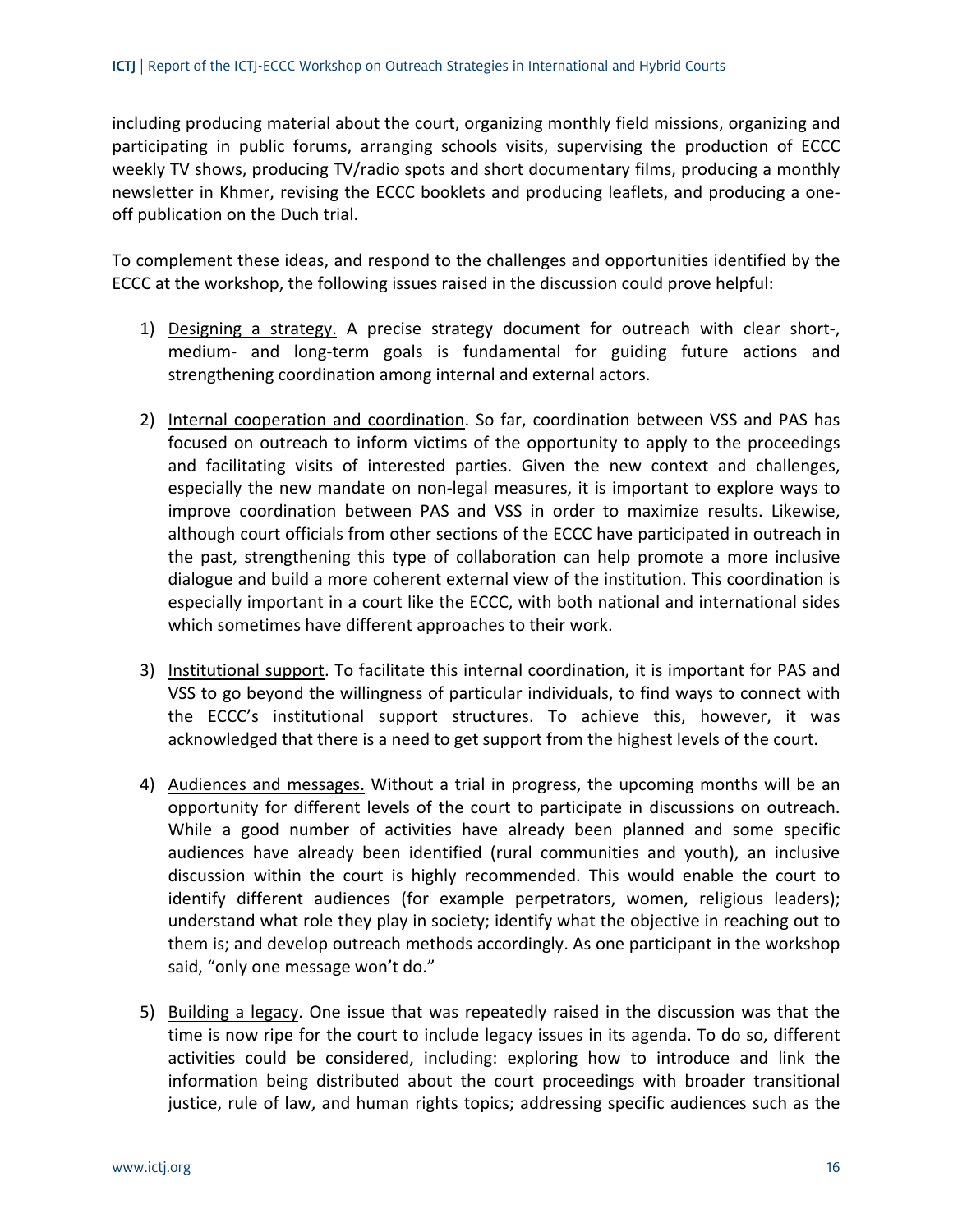legal community and law students; or exploring how documents produced in connection to the work of the court could be transformed into educational material.

- 6) External coordination: With the Duch verdict and the Closing Order in Case 002 expected in 2010, PAS has an opportunity to improve coordination with NGOs generally, and specifically around these two events. Coordination is fundamental in preventing confusion that often results from having different sources of information and messages. Likewise, cooperation will prove fundamental for VSS vis‐á‐vis its new non‐legal measures mandate, in terms of building networks across the country (both to reach a broader number of victims and to support more concrete, one‐to‐one ways of communication). This coordination might be challenging, taking into account that NGOs have assisted the court in very unconventional ways. They have performed services that normally a court would provide. In promoting this coordination it is therefore important that the court assumes a leading role, starting with clearly articulating what NGOs can help with and what they cannot. Following the example of the ICC, it would also be helpful in this respect to make the strategy document public.
- 7) Identifying other potential partners. When thinking about collaboration with civil society, a broader framework should be taken into account that goes beyond NGOs working in collaboration with the court, to include and identify different groups that could be potential partners, such as religious groups, sports groups, community organizations, local authorities, and so on. It is also important to take into account that, in some cases, there is no clear structure of organized civil society and so other paths to reach broader audiences should be explored.
- 8) Answering difficult questions. Increased awareness about the ECCC within Cambodia leads to demands for more specific, and sometimes delicate, information. For example, PAS has identified within its current challenges the need to bring visibility to the work of the judicial offices while keeping confidentiality. Wanda Hall pointed out that although investigations are confidential the process should be explained (why it takes time, why it is confidential, and so on). While not compromising confidentiality when replying to questions about the court's activities, it is important to avoid elusive answers (such as "no comment"). As she said, "even an explanation of why you cannot answer a question can educate people on the process, the rules and regulations and the reason these rules protect the integrity of the court."
- 9) Conveying the Duch verdict. The Duch verdict is going to be a major event in the court's work. This offers both opportunities and challenges in terms of outreach work. Given the nature of the crimes and the procedural issues that will influence the final sentencing, it is unpredictable what the general public and most importantly victims' perceptions will be. As Refik Hodzic highlighted, the ICTY experience shows that when it comes to communicating the result of a trial, the sentence is not necessarily the most powerful thing. It is never going to satisfy everybody, nor is it able to give people what they need. It is something that only affects the perpetrator directly and cannot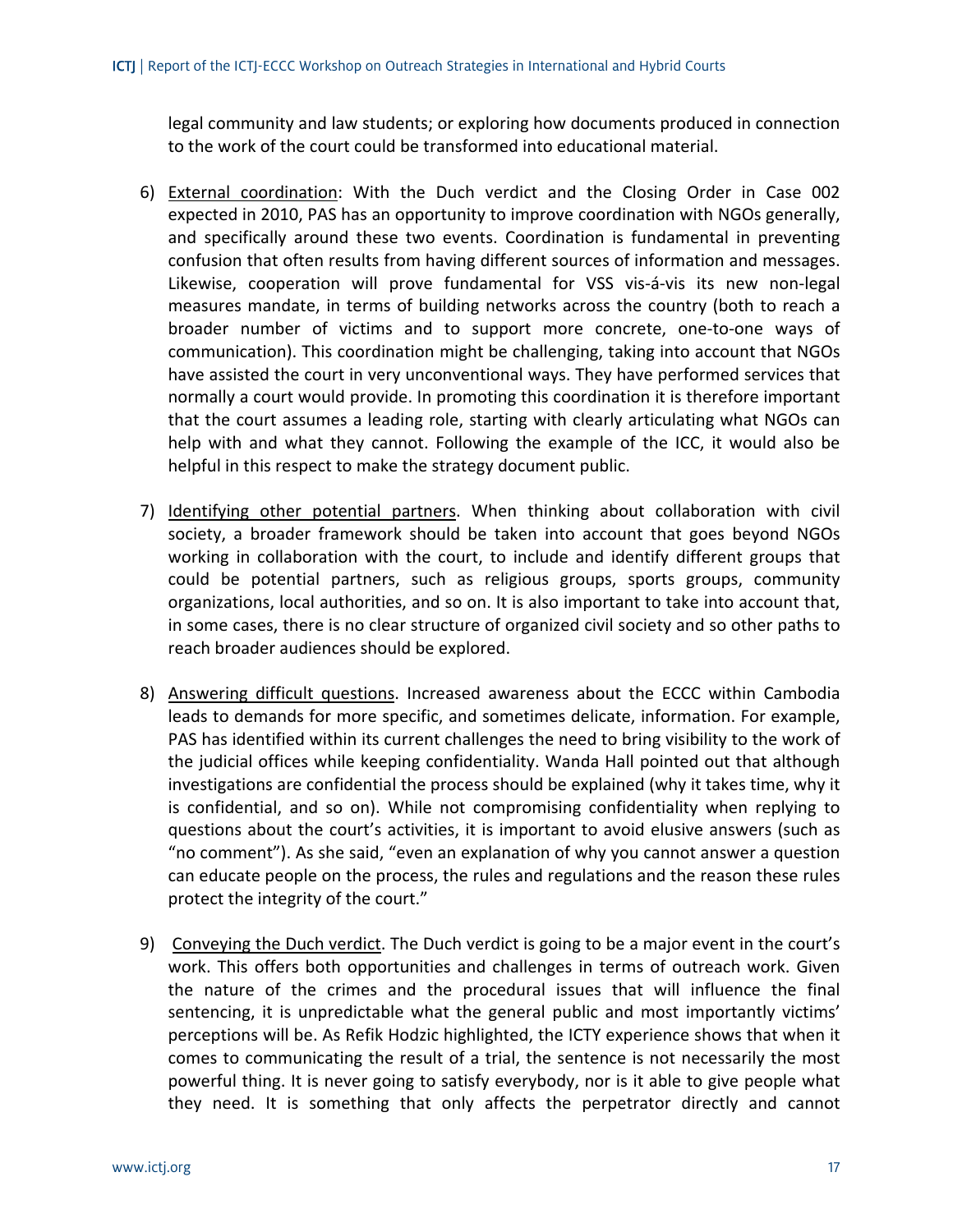compensate suffering. There may therefore be incentives to focus on other aspects of the trial (the fact that Duch apologized, for example). It was also suggested that the sentencing could be used as an acknowledgment ceremony for victims (using traditional practices such as Buddhist mourning processes, for example, and coordinating with NGOs to organize a big national event).

- 10) Keep momentum while no trial hearings are expected. For Wanda Hall, the time the court faces now without hearings is a good opportunity to explore and find new ways to give voice to the court's constituencies, more specifically to let them give feedback, ask questions or creatively explore how they can expand the influence of the ECCC in Cambodia.
- 11) Preparing for Case 002. It is expected that Case 002 will be more complicated and antagonistic than the Duch case. In the period before the trial starts, it would be useful for PAS not only to prepare outreach material on the case, but also to build a proactive strategy, thinking about ways to anticipate problems and preparing the public for the trial. The experience and material gathered in Case 001 could be also useful for this purpose.

## **5. Closing Note**

The workshop highlighted the importance of outreach not only for the ECCC, but for all international and hybrid courts. Yet outreach is not widely accepted as an integral part of courts' functions. International courts and other transitional justice processes established with international assistance often have the comfort of not being directly responsible to the people they are intended to serve. It is important, however, to make a connection and for both the people and the court to value the relationship. The institution must recognize that genuine public support is crucial for its functioning. Public support can help the court when financial or government backing starts to waver. Moving forward, the workshop contributes to a global debate about the term "outreach" and to the recognition of its importance.